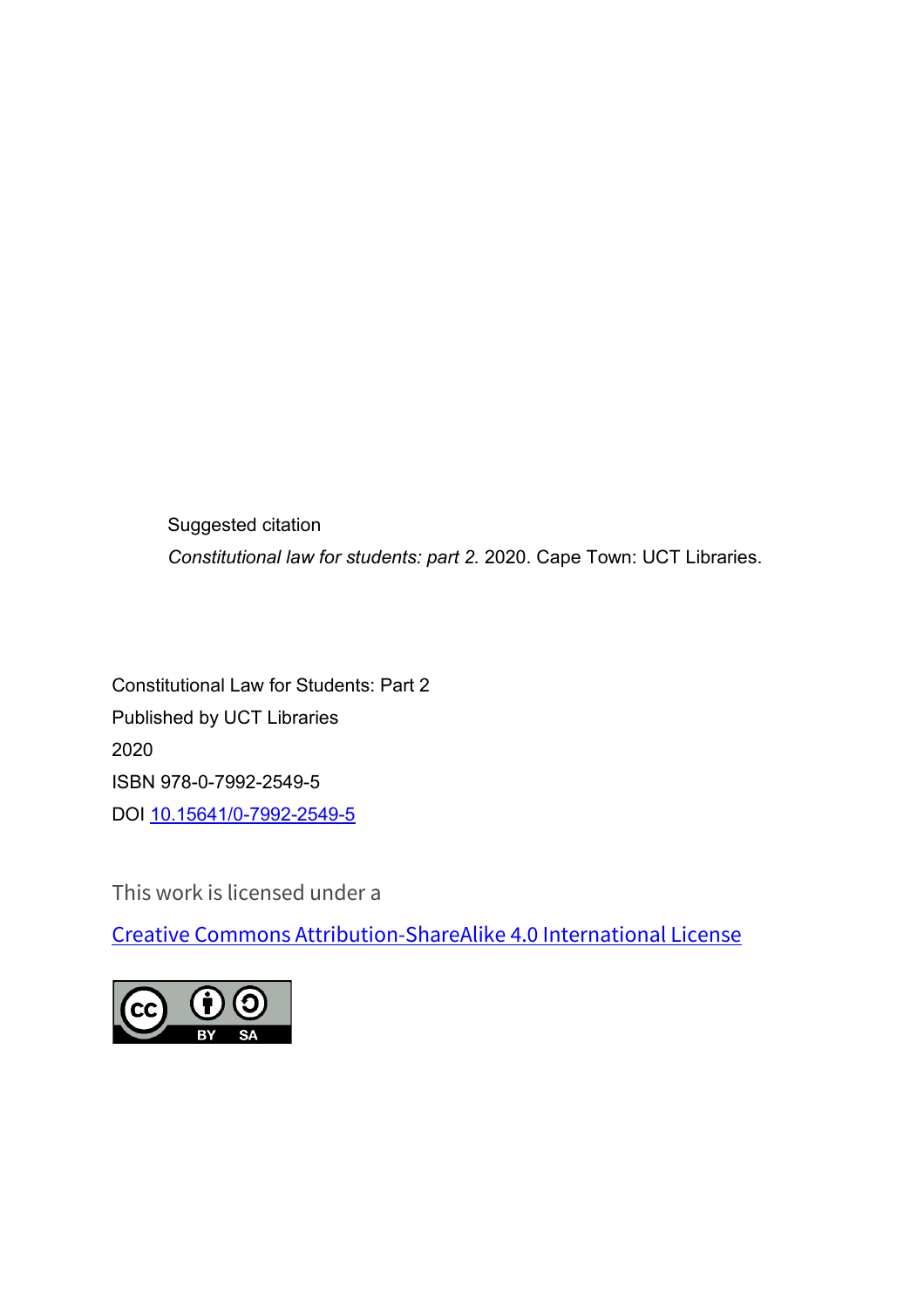## **PREFACE**

Being an LLB student is one of the toughest experiences in the world. It has even been said that you should be working 60 hours per week (including lectures and tutorials) on your studies while studying towards an LLB. The most important course undoubtedly is Constitutional Law. In South Africa we live in a constitutional democracy where the Constitution is the supreme law. A thorough understanding of constitutional law is therefore imperative to all lawyers, irrespective of their area of practice, as the Constitution pervades all areas of law. I can say from personal experience that studying constitutional law is an especially daunting task. Given South Africa's history it is not surprising that the Constitutional Court has passed a significant number of judgments since its inception, students are then expected to know as many of these judgments as may be prescribed by the course convener. I remember, when I did the course, for my final constitutional law exam I had to know two textbooks and 7 course readers.

I began my Masters in Private Law and Human Rights at the University of Cape Town in 2015. During 2015 I also started a law tutoring business. I tutored every core course generally taught in an LLB degree. The law tutoring business has grown throughout the Western Cape with great success. Our team for this project consisted of myself and some of the top LLB and LLM students in the country. I am exceptionally proud and grateful to our team of authors: Geoffrey Allsop, Eshed Cohen, Emily Cooper, Bongi Maseko, Scott Roberts and Abigail Stander.

During December 2018 Dr. Raju and Ms. Claassen contacted me to discuss the possibility of writing a constitutional law textbook specifically designed to assist students, which would be distributed free of charge throughout the continent of Africa. I was elated and gladly accepted the opportunity to be part of this magnanimous social project. The goal was to formulate a textbook that would convey the content in a clear and concise manner while being as comprehensive as possible with respect to the breadth of the topics. Furthermore, the book was required to prepare students for test and exams.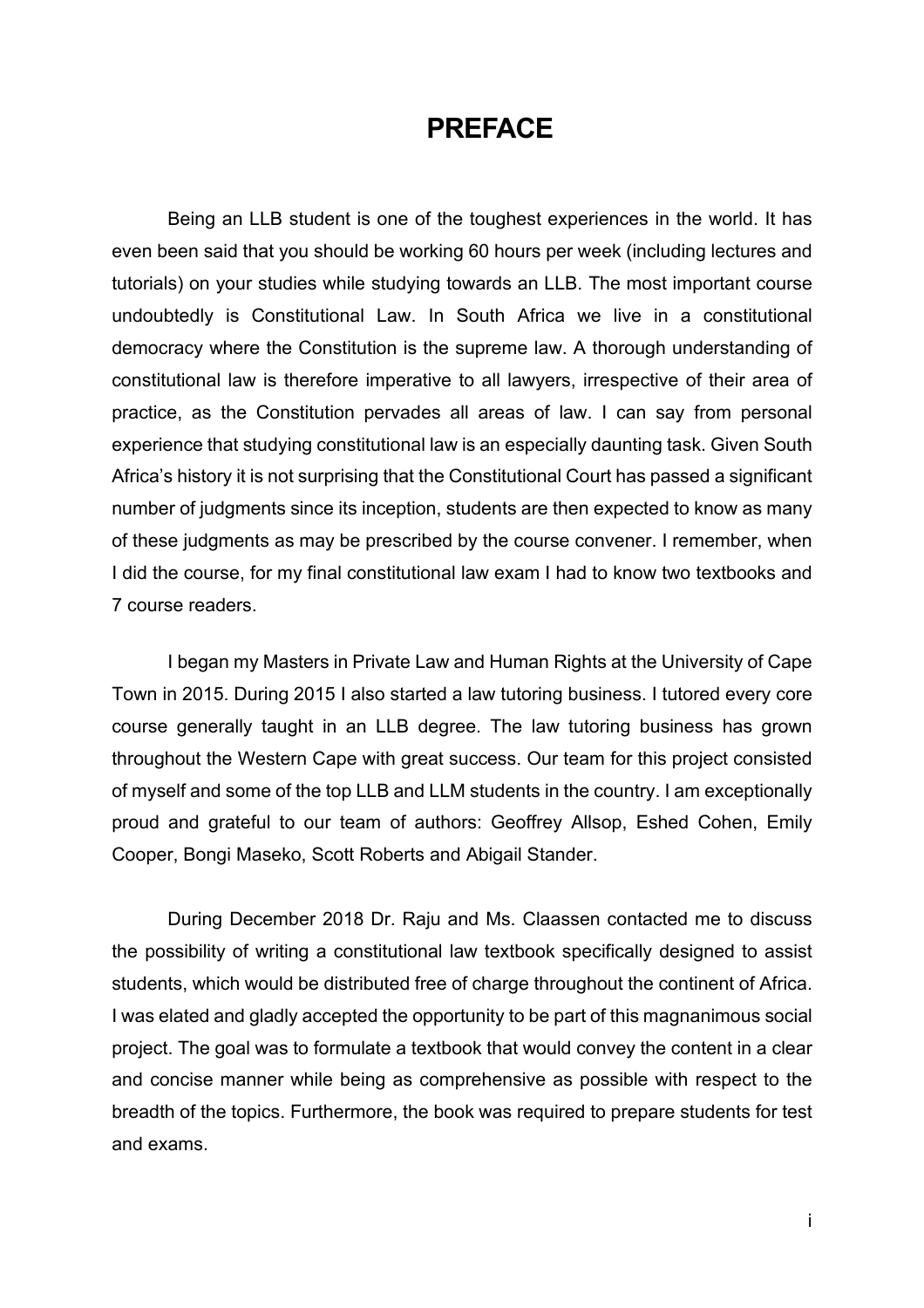In order to achieve these objectives, the following pedagogy was adopted: Firstly, the authors were all asked to utilize the simplest language possible and to explain all difficult concepts in an easily intellectually digestible manner. Secondly, each chapter would begin with an overview of the topics covered to give students the big picture of the chapter. To achieve this purpose numerous diagrams and tables are utilized. Thirdly, students are provided with case summaries in order to sharpen their understanding of some of the landmark decisions. These summaries also serve as an example of a method that can be used by students to summarize all other cases they will encounter during their LLB. Fourthly, the content of each chapter focuses, on what we believe to be, the most important aspects of the subject, which examiners usually focus their questions on during test and exams. Finally, we have included an array of questions, including multiple choice, short and long questions. We have also included memos to these questions. It is important to note, especially with regard to the short questions and to a higher degree with the long questions (with the multiple choice questions the point is that there is one correct answer), that there is generally no one right answer to a legal question: "there are many ways to skin a cat", hence the art of advocacy. The memo is therefore merely a guideline on one of the ways the question may be answered; students should therefore not feel constrained by the memorandums constructed.

The aim of this book is to assist students from all walks of life with an additional learning aid to enable them to slay the beast that is constitutional law. Nelson Mandela said, "Education is the most powerful weapon which you can use to change the world". If that is true, which I have no doubt that it is, then studying an LLB must be equivalent to a nuclear weapon in one's arsenal. Who is the most powerful entity in a country if not the state itself? How is state power to be controlled? Answer: THE CONSTITUTION.

**Ebrahim Abrahams (LLB)(LLM)(UCT)** *General Editor*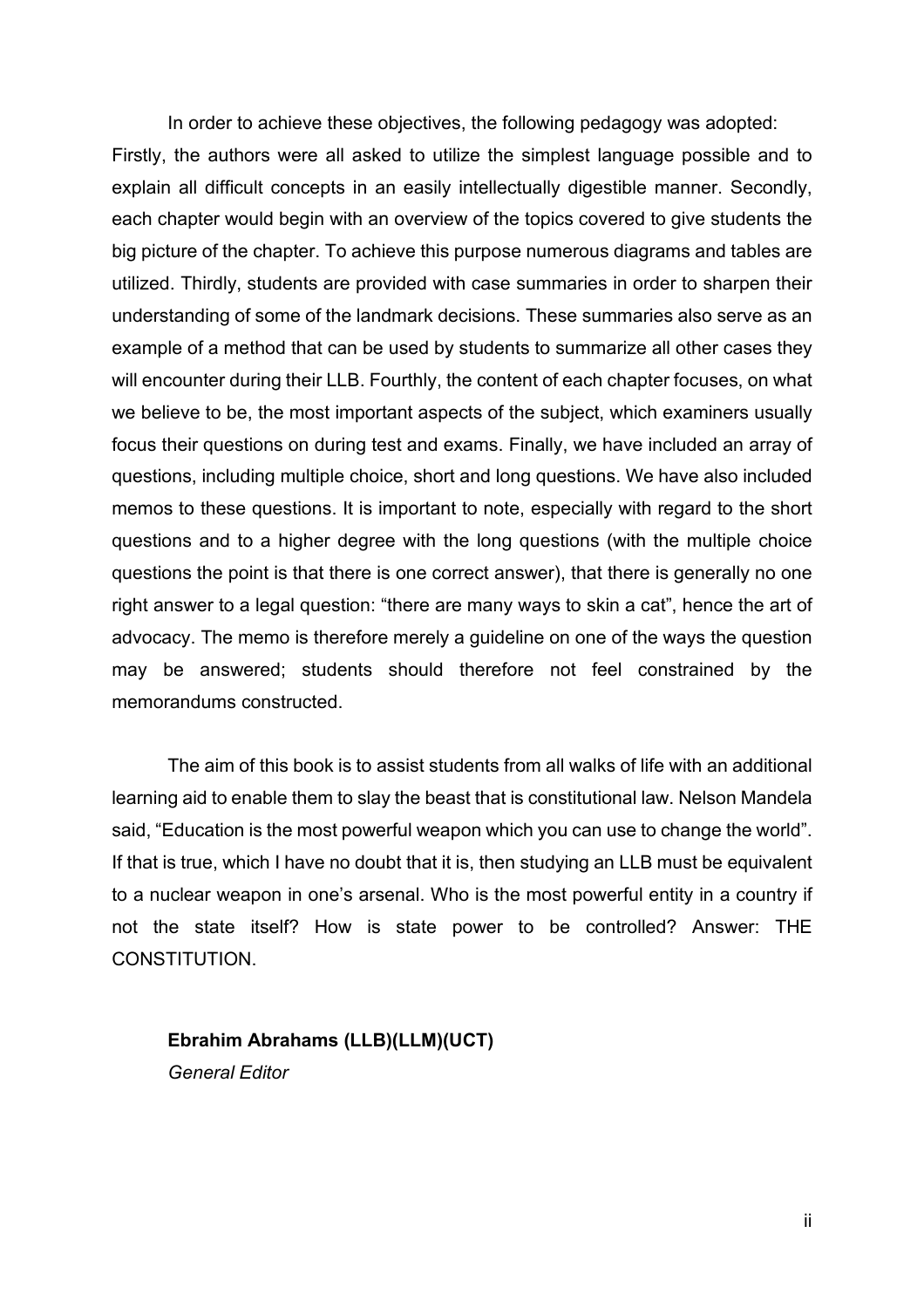### **Foreword**

In 2017, UCT Libraries in collaboration with, the then, Dean of the Faculty of Law (Professor Penny Andrews), submitted an application for a University Capacity Development Programme (UCDP) grant for the development and publication of a constitutional law textbook via open access. The UCDP grant, which was funded by the Department of Higher Education, was intended to advance a coherent approach to support the underpinning principle of transformation. The protest action by the student body across South Africa, for affordable and decolonised education, contributed to the decision to investigate the publication of a diamond open access textbook.

Constitutional law is one of the most failed courses in legal studies. There are many factors contributing to the high failure rate, two of which include the high cost of prescribed textbooks and the denseness of legal text. There are a significant number of students who try to make do, without the prescribed textbook, by relying on limited number of prescribed textbooks that the libraries purchase. The result of poor access to the textbook is posited as a contributor to the high failure rate. The second contributing factor is the dense language which students, from second or later English speaking, have to navigate at their detriment. This textbook will address the afore mentioned challenges.

The text for this book was written by some of the brightest students in the law programme at UCT, and peer-reviewed by a leading editor of legal journals. The compilation/writing of the content was managed by Golden Circle Tutoring. The text was written by the students, reviewed by the manager of the tutoring company and then submitted for external peer-review. Given the failure rate, there are mini workbooks incorporated into the textbook to help students do some self-testing; which is deemed useful for improved success.

Another feature of the textbook is its availability in audio format. UCT Libraries assert that the audio format will contribute to inclusivity, that is, students with visual and other challenges will now have access to a critical scholarly text. Another assertion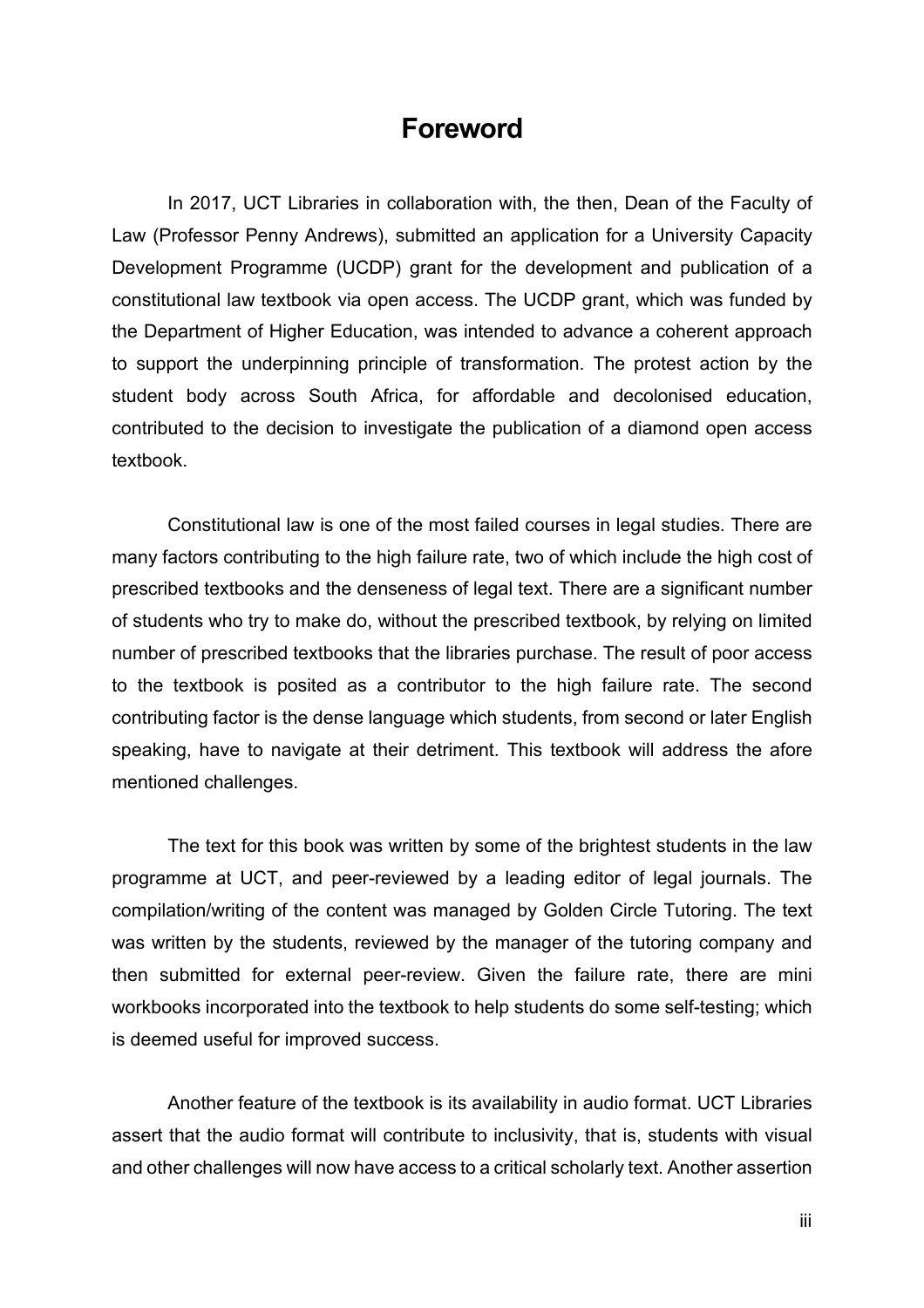made is that students will now have the opportunity to listen to the book first before attempting to read it; this supports different learning styles.

The fact that this book is published via diamond open access means that every student in the country, taking a constitutional module/course, will have access to the book without having to pay for it. In the initial stage in the submission of the grant proposal; it was guesstimated that the student body will save millions of Rands. The free access to the textbook addresses the issue of affordable education and the decolonisation of prescribed scholarly literature. UCT Libraries, a driver of social justice within the open access movement, must also be acknowledged for investigating, experimenting in, and rolling-out this innovative open access textbook that will be freely accessible to all students and the public at large.

UCT Libraries would like to acknowledge the encouragement and support of Professor Penny Andrews who drew-up the framework of the book. Golden Circles Tutoring and Ebrahim Abrahams are acknowledged for: managing the compilation of the texts and, the management of the peer-review process. The contributors of the text are Geoffrey Allsop, Eshed Cohen, Emily Cooper, Bongi Maseko, Scott Roberts and Abigail Stander. The text was narrated by a final year law student, Emma de Doncker, who spent a significant amount of time describing the graphics to ensure that the audio version was accurate and as clear as possible.

The UCT Libraries team responsible for the formatting of the text and the experimentation of the audio format was excellently led by Jill Claassen. Tamzyn Suliaman, from the Libraries' Research and Innovation section, spent significant time experimenting with the audio format and developing standard protocols for the text. The other library colleagues that were involved in this book are Faadiel Latief and Bonga Siyothula. UCT Libraries would like to express its gratitude to Amanda Petra-Barratt and Anthea Metcalf for the guidance with regard to compliance with the UCDP grant and DHET fund guidelines.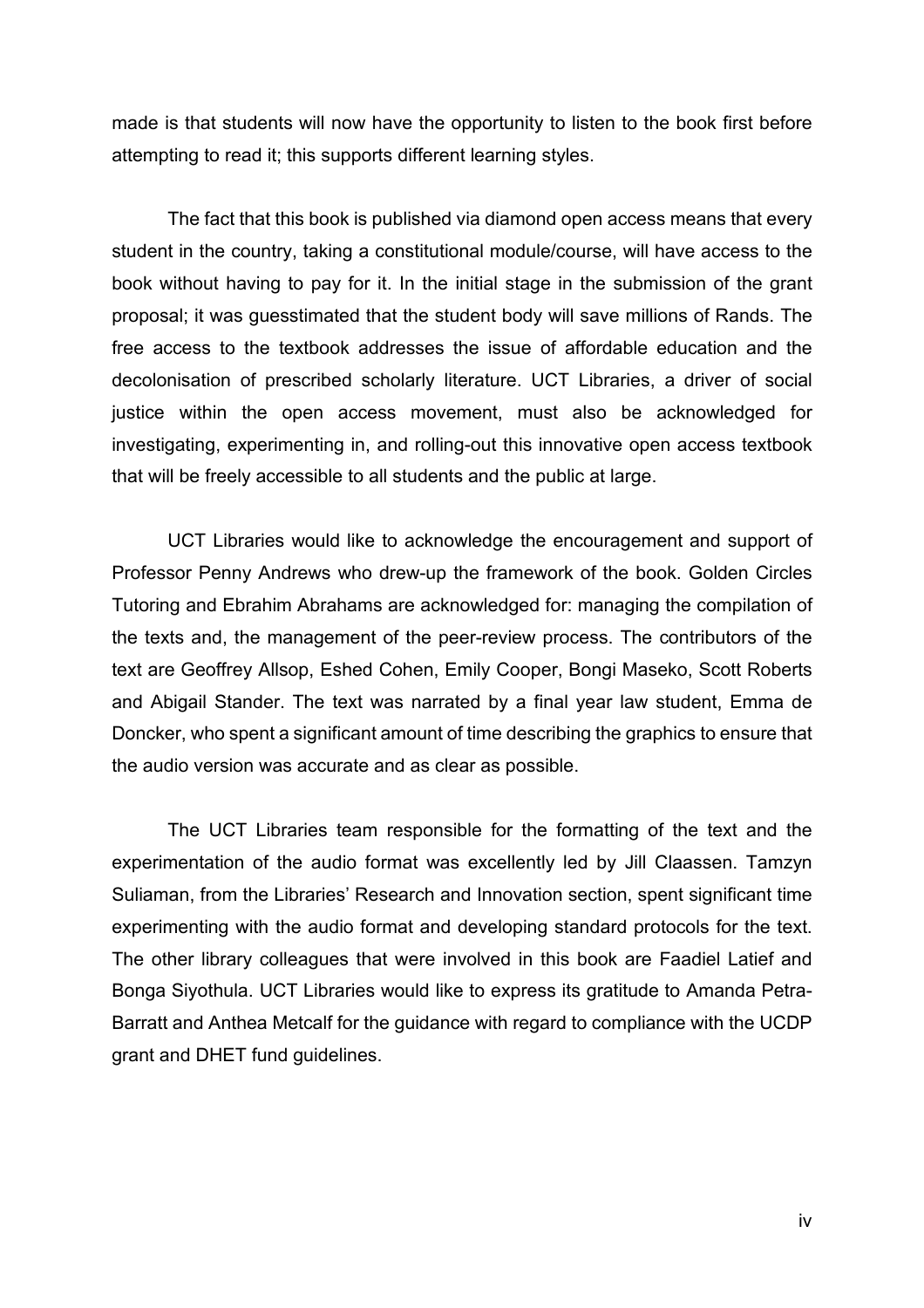To the student body that will be using this textbook, enjoy the hard work of a highly dedicated team that knuckled down to make this book accessible; in more ways.

#### **Dr Reggie Raju**

Director: Research and Learning, UCT Libraries

#### **Jill Claassen**

Section Manager: Scholarly Communications and Research UCT Libraries